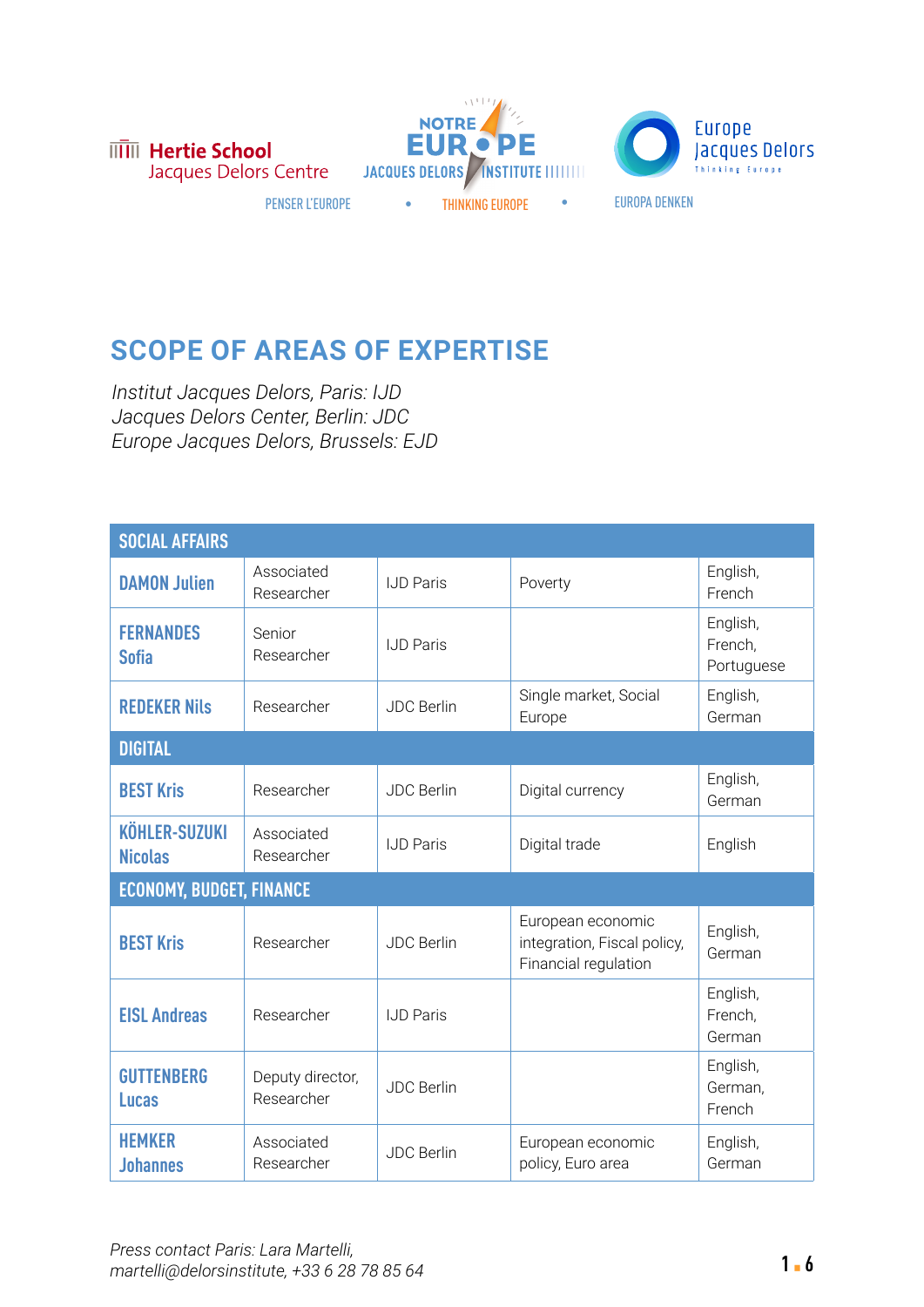





- 
- 

| <b>JAILLET Pierre</b>                    | Associated<br>Researcher                                  | <b>IJD Paris</b>                                 | Monetary policy                                             | English,<br>French             |  |
|------------------------------------------|-----------------------------------------------------------|--------------------------------------------------|-------------------------------------------------------------|--------------------------------|--|
| <b>MACK Sebastian</b>                    | Researcher                                                | <b>JDC Berlin</b>                                | Financial market policy,<br>Banking Union, Green<br>finance | English,<br>German             |  |
| <b>PONS Geneviève</b>                    | Director General                                          | <b>EJD Brussels</b>                              | Green finance                                               | French,<br>English             |  |
| <b>PONS</b><br>Jean-François             | Associated<br>Researcher                                  | <b>EJD Brussels</b>                              | Green finance                                               | French,<br>English             |  |
| <b>REDEKER Nils</b>                      | Researcher                                                | <b>JDC Berlin</b>                                | Economic and monetary<br>Union, Single market               | English,<br>German             |  |
| <b>RUBIO Eulalia</b>                     | Senior<br>Researcher                                      | <b>IJD Paris</b>                                 |                                                             | English,<br>French,<br>Spanish |  |
| <b>ENERGY</b>                            |                                                           |                                                  |                                                             |                                |  |
| <b>DEFARD Camille</b>                    | Researcher                                                | <b>IJD Paris</b>                                 |                                                             | English,<br>French             |  |
| <b>NGUYEN</b><br><b>Phuc-Vinh</b>        | Researcher                                                | <b>IJD Paris</b>                                 | French and European<br>energy policy                        | French,<br>English             |  |
| <b>PELLERIN-</b><br><b>CARLIN Thomas</b> | Director of the<br>Jacques Delors<br><b>Energy Centre</b> | <b>IJD Paris</b>                                 |                                                             | English,<br>French, Italian    |  |
| <b>PONS Geneviève</b>                    | Director General                                          | <b>EJD Brussels</b>                              | Green energy                                                | French,<br>English             |  |
| <b>VINOIS</b><br><b>Jean-Arnold</b>      | Special advisor                                           | <b>IJD Paris</b>                                 | <b>Energy Union</b>                                         | French,<br>English             |  |
| ENVIRONMENT AND SUSTAINABLE DEVELOPMENT  |                                                           |                                                  |                                                             |                                |  |
| <b>HUB Sophia</b>                        | Researcher                                                | <b>EJD Bruxelles</b>                             | Sustainable agriculture                                     | German,<br>English             |  |
| <b>LAMY Pascal</b>                       | President<br>Emeritus                                     | IJD Paris,<br>JDC Berlin,<br><b>EJD Brussels</b> |                                                             | English,<br>French             |  |
| <b>LETURCQ Pierre</b>                    | Researcher                                                | <b>EJD Brussels</b>                              |                                                             | French,<br>English             |  |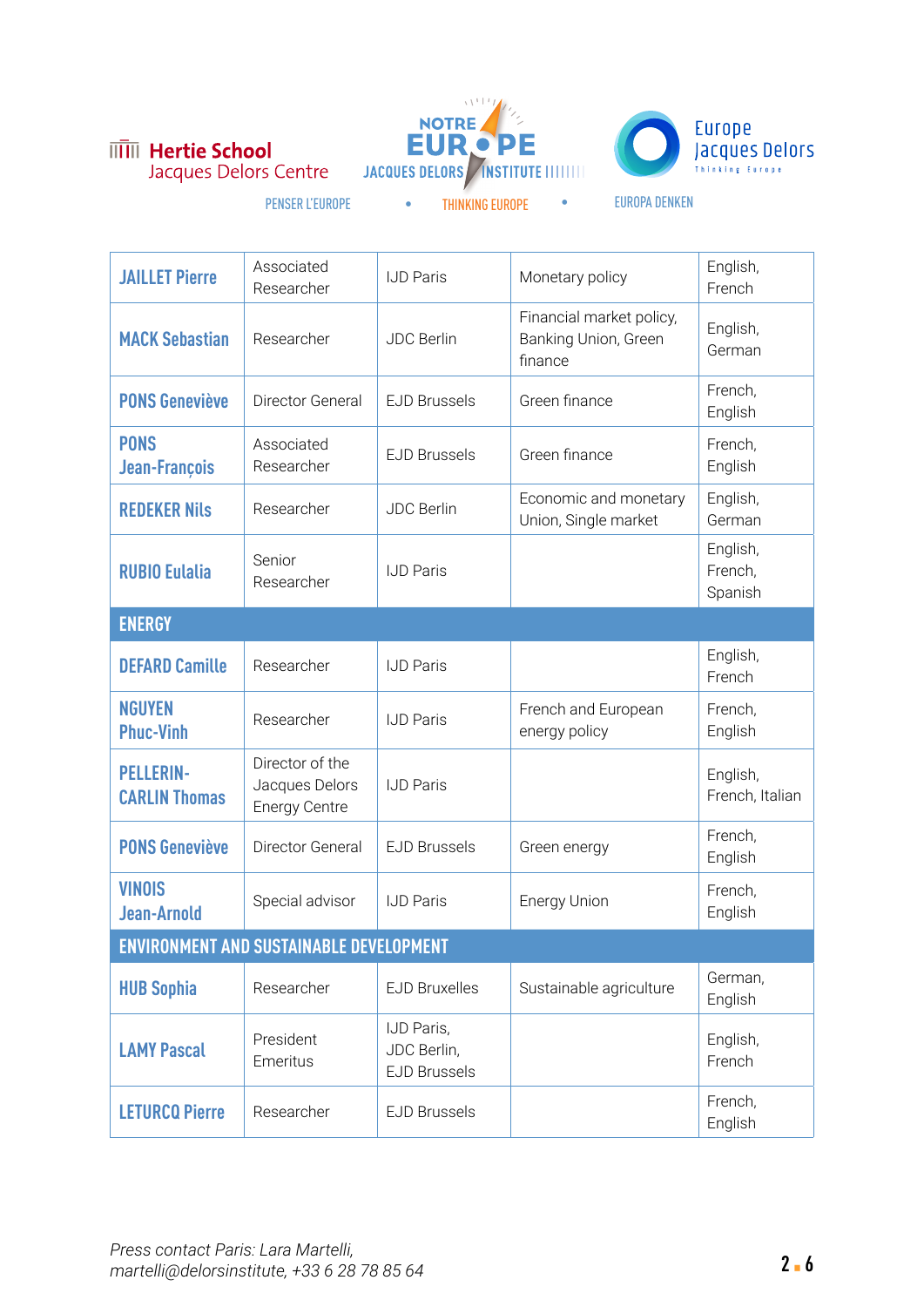**IIII** Hertie School Jacques Delors Centre





| <b>PONS Geneviève</b>                | Director General                     | <b>EJD Brussels</b>                                          |                                 | French,<br>English                     |
|--------------------------------------|--------------------------------------|--------------------------------------------------------------|---------------------------------|----------------------------------------|
| <b>TANGUY Paola</b>                  | Researcher                           | <b>EJD Brussels</b>                                          | Climate, Oceans,<br>Agriculture | French,<br>English                     |
| <b>MIGRATION</b>                     |                                      |                                                              |                                 |                                        |
| <b>KOENIG Nicole</b>                 | Deputy Director,<br>Researcher       | <b>JDC Berlin</b>                                            |                                 | German,<br>English,<br>French, Italian |
| <b>LETTA Enrico</b>                  | Président                            | <b>IJD Paris</b>                                             |                                 | English,<br>French, Italian            |
| <b>PASCOUAU Yves</b>                 | Associated<br>Researcher             | <b>IJD Paris</b>                                             | Schengen                        | English,<br>French                     |
| <b>RASCHE Lucas</b>                  | Researcher                           | <b>JDC Berlin</b>                                            |                                 | English,<br>German                     |
| <b>VIGNON Jérôme</b>                 | Special advisor                      | <b>IJD Paris</b>                                             |                                 | English,<br>French                     |
| <b>WALTER-FRANKE</b><br><b>Marie</b> | Associated<br>Researcher             | <b>JDC Berlin</b>                                            |                                 | English,<br>German,<br>French          |
|                                      | PUBLIC OPINION AND EUROPEAN IDENTITY |                                                              |                                 |                                        |
| <b>CHOPIN Thierry</b>                | Special Advisor                      | <b>IJD Paris</b>                                             |                                 | French,<br>English                     |
| <b>DEBOMY Daniel</b>                 | Associated<br>Researcher             | <b>IJD Paris</b>                                             | Public opinions                 | English,<br>French                     |
| <b>GOUEZ Aziliz</b>                  | Associated<br>Researcher             | <b>IJD Paris</b>                                             | European anthropology           | English,<br>French                     |
| <b>LAMY Pascal</b>                   | President<br>Emeritus                | <b>IJD Paris</b><br><b>JDC Berlin</b><br><b>EJD Brussels</b> |                                 | English,<br>French                     |
| <b>LETTA Enrico</b>                  | Président                            | <b>IJD Paris</b>                                             |                                 | English,<br>French, Italian            |
| <b>MAILLARD</b><br><b>Sébastien</b>  | Director                             | <b>IJD Paris</b>                                             |                                 | English,<br>French                     |
| <b>COHESION AND REGIONAL POLICY</b>  |                                      |                                                              |                                 |                                        |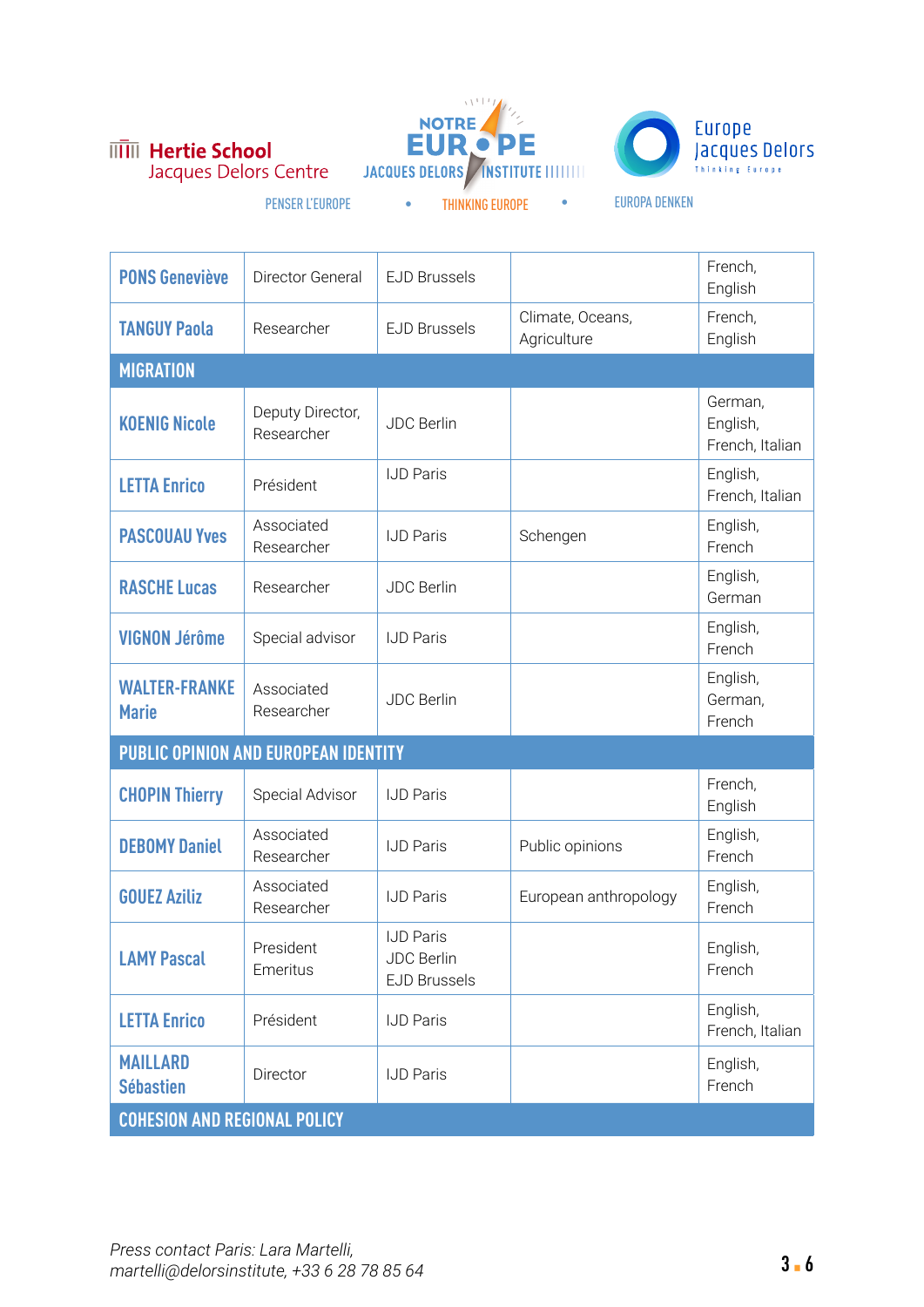





| <b>JOUEN Marjorie</b>                                       | Special advisor                | <b>IJD Paris</b>  |                                                                                                       | French,<br>English                     |  |
|-------------------------------------------------------------|--------------------------------|-------------------|-------------------------------------------------------------------------------------------------------|----------------------------------------|--|
| <b>REDEKER Nils</b>                                         | Researcher                     | <b>JDC Berlin</b> |                                                                                                       | English,<br>German                     |  |
| <b>INDUSTRIAL POLICY</b>                                    |                                |                   |                                                                                                       |                                        |  |
| <b>BEST Kris</b>                                            | Researcher                     | <b>JDC Berlin</b> |                                                                                                       | English,<br>German                     |  |
| <b>REDEKER Nils</b>                                         | Researcher                     | <b>JDC Berlin</b> |                                                                                                       | English,<br>German                     |  |
| <b>FABRY Elvire</b>                                         | Senior<br>Researcher           | <b>IJD Paris</b>  | Strategic autonomy                                                                                    | English,<br>French,<br>Spanish         |  |
| <b>INSTITUTIONAL POLICIES</b>                               |                                |                   |                                                                                                       |                                        |  |
| <b>CHOPIN Thierry</b>                                       | Special advisor                | <b>IJD Paris</b>  |                                                                                                       | English,<br>French                     |  |
| <b>KOENIG Nicole</b>                                        | Deputy director,<br>Researcher | <b>JDC Berlin</b> |                                                                                                       | German,<br>English,<br>French, Italian |  |
| <b>MAILLARD</b><br><b>Sébastien</b>                         | Director                       | IJD, Paris        |                                                                                                       | English,<br>French                     |  |
| <b>NGUYEN Thu</b>                                           | Researcher                     | <b>JDC Berlin</b> |                                                                                                       | German,<br>English                     |  |
| <b>VERGER</b><br><b>Christine</b>                           | Vice-president                 | <b>IJD Paris</b>  | European Parliament,<br>Relations with national<br>parliaments, Conference<br>on the future of the EU | English,<br>French,<br>German          |  |
| <b>INTERNATIONAL RELATIONS, DEFENCE AND SECURITY, TRADE</b> |                                |                   |                                                                                                       |                                        |  |
| <b>BERMANN Sylvie</b>                                       | Administrator                  | <b>IJD Paris</b>  | China, Russia, Brexit                                                                                 | English,<br>French                     |  |
| <b>FABRY Elvire</b>                                         | Senior<br>Researcher           | <b>IJD Paris</b>  | Trade, Globalisation,<br>Brexit, WTO reform,<br>EU-USA, EU-China                                      | English,<br>French<br>Spanish          |  |
| <b>GNESOTTO Nicole</b>                                      | Vice-president                 | <b>IJD Paris</b>  | International relations,<br>Defence                                                                   | French,<br>English                     |  |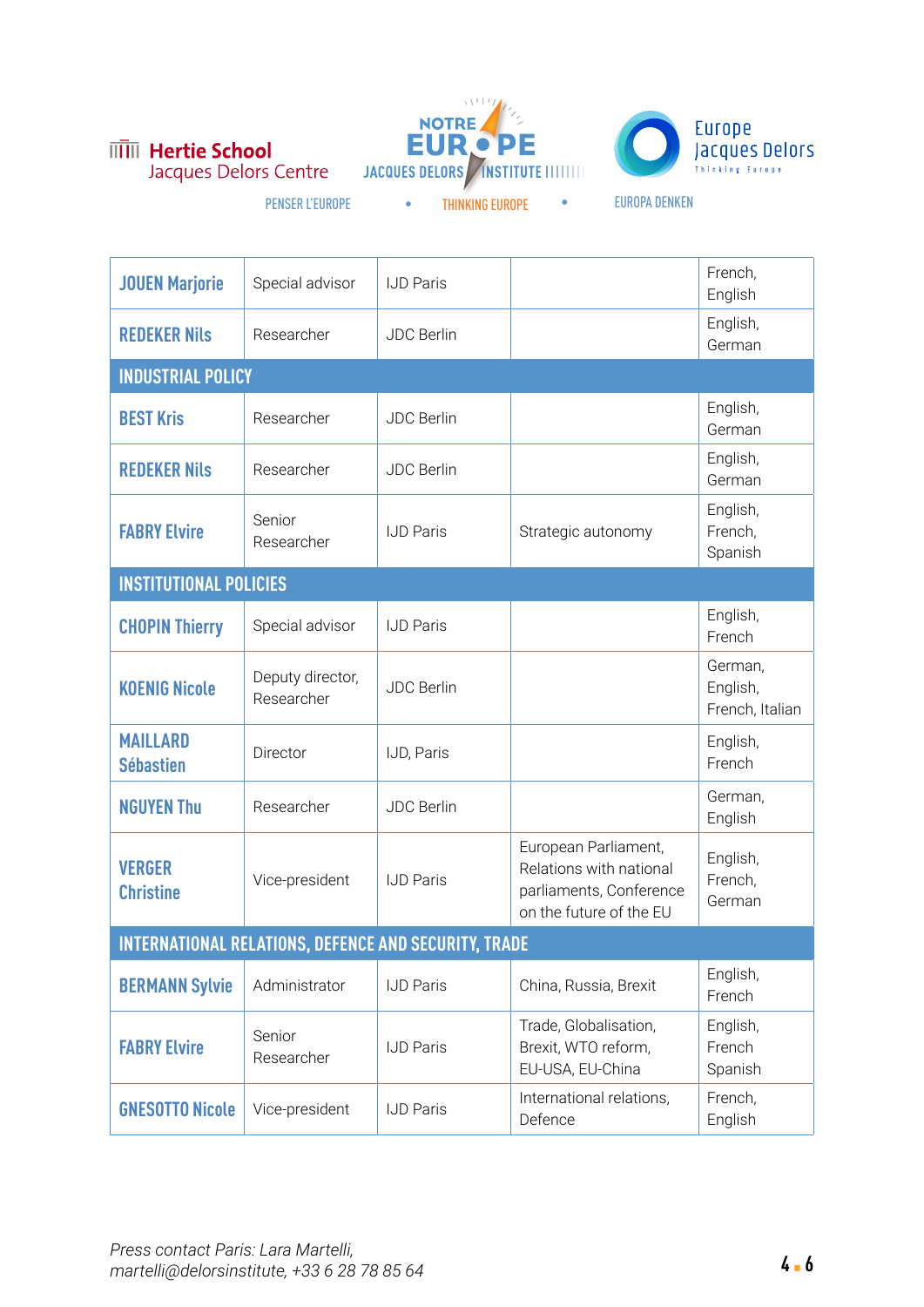





| <b>KOENIG Nicole</b>                | Deputy Director,<br>Researcher | <b>JDC Berlin</b>                                |                                                            | German,<br>English,<br>French, Italian |
|-------------------------------------|--------------------------------|--------------------------------------------------|------------------------------------------------------------|----------------------------------------|
| <b>LAMY Pascal</b>                  | President<br>Emeritus          | IJD Paris,<br>JDC Berlin,<br><b>EJD Brussels</b> | Trade, Globalisation,<br>EU-Africa                         | English,<br>French                     |
| <b>LETURCQ Pierre</b>               | Researcher                     | <b>EJD Brussels</b>                              | Green trade<br>(environment)                               | French,<br>English                     |
| <b>PONS Geneviève</b>               | Director General               | <b>EJD Brussels</b>                              | Green trade<br>(environment)                               | French,<br>English                     |
| <b>RASCHE Lucas</b>                 | Researcher                     | <b>JDC Berlin</b>                                |                                                            | German,<br>English                     |
| <b>STAHL Anna</b>                   | Researcher                     | <b>JDC Berlin</b>                                | EU-China relations                                         | German,<br>English,<br>French          |
| <b>MEMBERS STATES IN THE EU</b>     |                                |                                                  |                                                            |                                        |
| <b>BITTERLICH</b><br><b>Joachim</b> | Administrator                  | <b>IJD Paris</b>                                 | Germany, Franco-<br>German relations                       | German,<br>French,<br>English          |
| <b>GUTTENBERG</b><br><b>Lucas</b>   | Deputy Director,<br>Researcher | <b>JDC Berlin</b>                                | Germany, Franco-<br>German relations                       | German,<br>French,<br>English          |
| <b>MACEK Lukáš</b>                  | Associated<br>researcher       | <b>IJD Paris</b>                                 | Central Europe                                             | French,<br>Czech,<br>English           |
| <b>MAILLARD</b><br><b>Sébastien</b> | Director                       | <b>IJD Paris</b>                                 | Franco-German<br>relationship, French<br>European policies | English,<br>French                     |
| <b>NGUYEN Thu</b>                   | Researcher                     | <b>JDC Berlin</b>                                |                                                            | German,<br>English                     |
| <b>HEALTH</b>                       |                                |                                                  |                                                            |                                        |
| <b>MARCHAIS</b><br><b>Isabelle</b>  | Associated<br>Researcher       | <b>IJD Paris</b>                                 |                                                            | English,<br>French,                    |